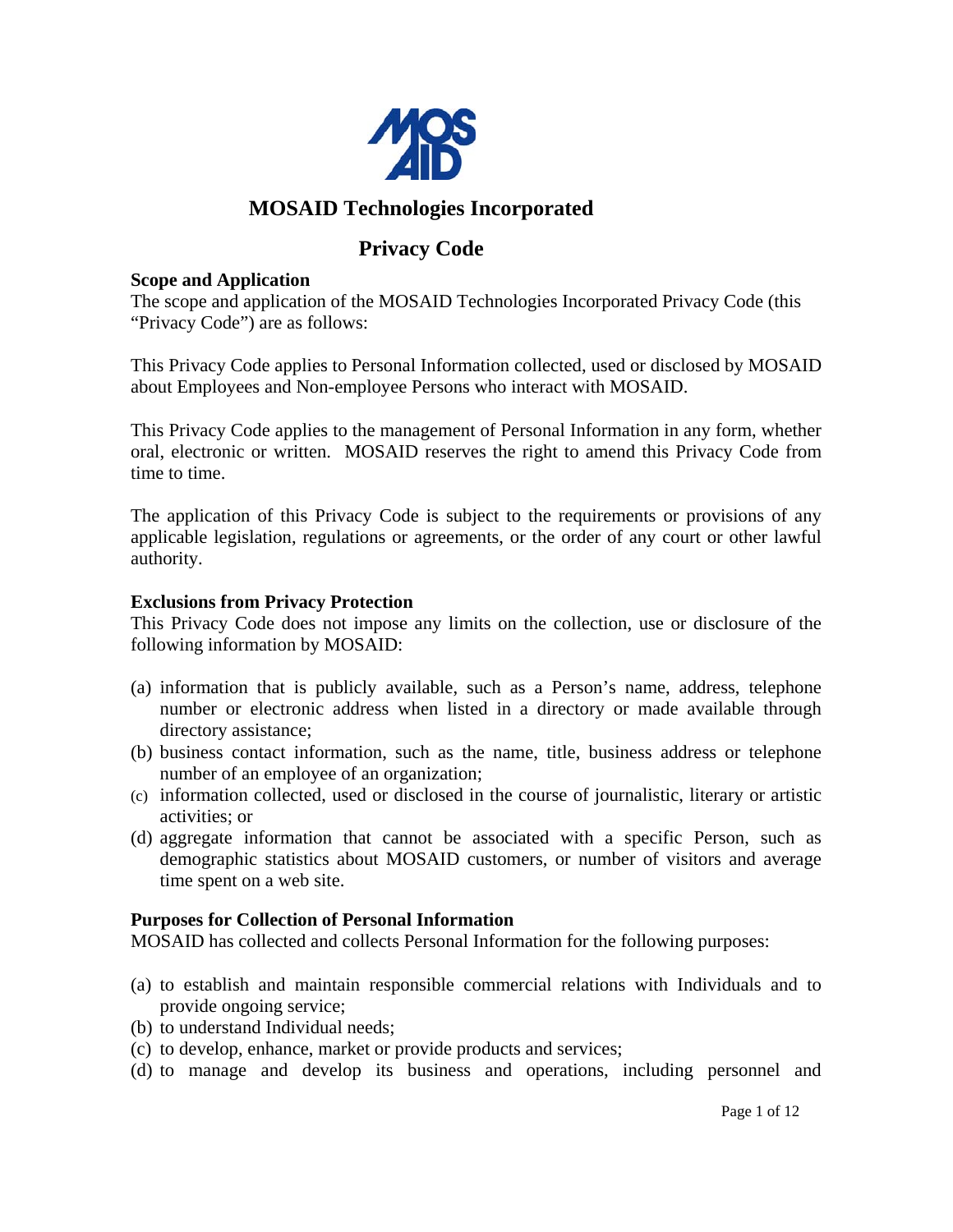employment matters; and

(e) to meet legal or regulatory requirements, including to protect or defend a legal interest, and in connection with an actual or possible MOSAID corporate re-organization, merger or amalgamation with another entity, or an actual or possible sale of all or a substantial portion of the assets of MOSAID, provided that the Personal Information disclosed continues to be used by the entity acquiring the information either for evaluation of the possible transaction or, on completion of any such transaction, for the purposes permitted by this Privacy Code.

As examples of the above:

- (i) MOSAID may from time to time use a Person's Personal Information to contact the Person about changes, enhancements or similar notices related to MOSAID products and services; and
- (ii) if a Person indicated that he or she was interested in receiving offers or information from MOSAID, MOSAID may send the Person materials about products and services that MOSAID feels may be of interest to the Person.

## **Obtaining Consent**

MOSAID will make a reasonable effort to make sure Persons understand how their Personal Information will be used by MOSAID. MOSAID will obtain consent from Persons before or when it collects or uses the Personal Information. MOSAID will not attempt to deceive Persons into giving consent.

A Person's consent can be express, implied or given through an authorized representative. A Person can withdraw consent at any time, with certain exceptions noted herein. MOSAID, however, may collect, use or disclose Personal Information without the Person's knowledge or consent in exceptional circumstances where such collection, use or disclosure is permitted or as required by law.

Note: If any Person at any time has any questions or concerns about MOSAID's privacy practices, the Person can: (i) write to MOSAID Technologies Incorporated, 11 Hines Road, Ottawa, Ontario K2K 2X1, Canada, Attention: General Counsel; or (ii) can contact the General Counsel by telephone at 613-599-9539.

### **Refusing or Withdrawing Consent**

Subject to legal and contractual requirements, a Person can refuse to consent to MOSAID's collection, use or disclosure of Personal Information about the Person, or a Person may withdraw their consent to MOSAID's further collection, use or disclosure of their Personal Information at any time in the future by giving MOSAID reasonable notice, unless: (i) the consent relates to certain information required for credit approval which a Person applies for or accepts; (ii) the consent is otherwise required by law; or (iii) the use or disclosure is permitted by law or is related to the legal or regulatory requirements described herein. If a Person refuses or withdraws their consent, MOSAID may not be able to provide the Person or continue to provide the Person with some products, services or information which may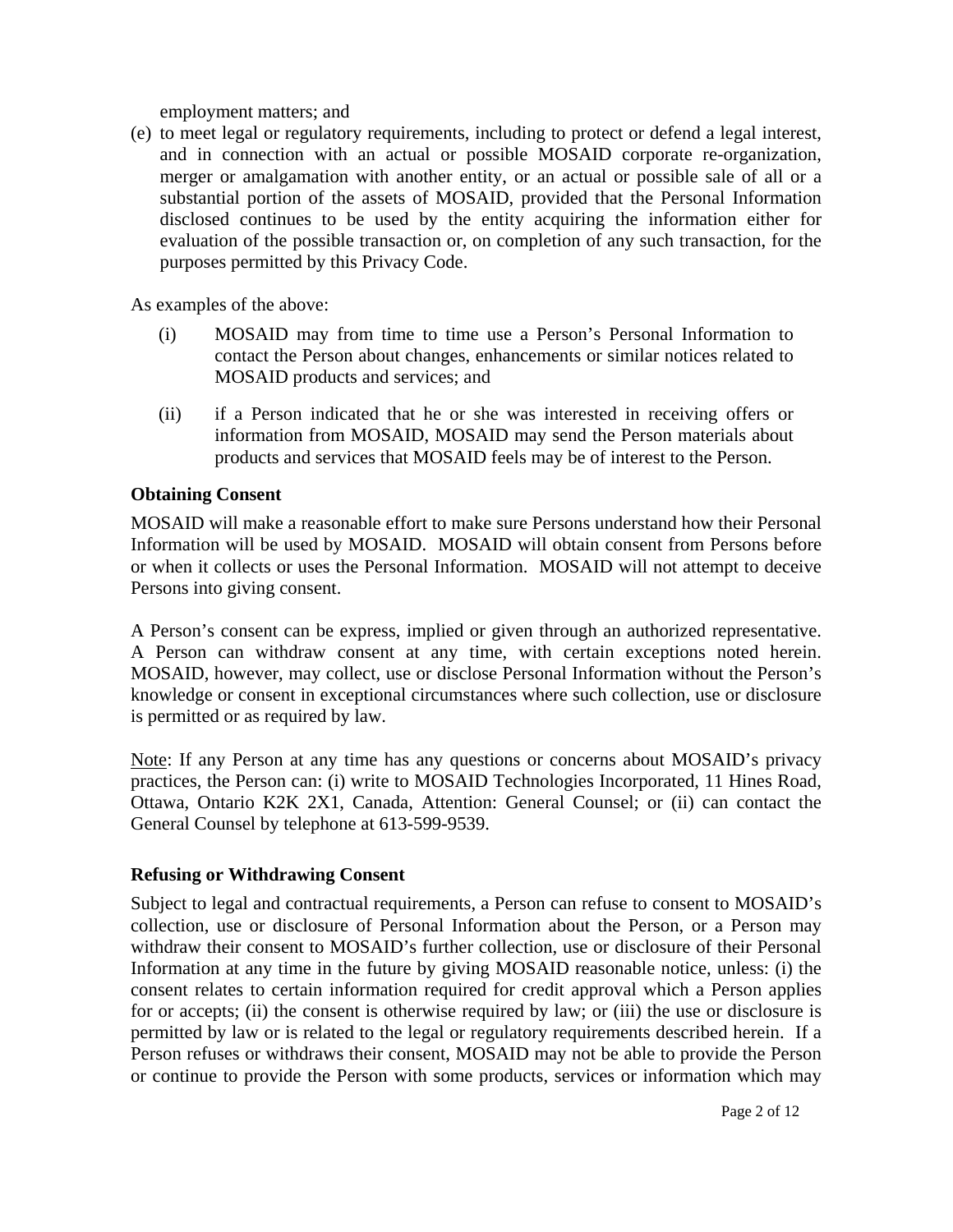be of value to the Person.

### *Internet Aspects*

Personal Information may be collected when a user conducts activities on or related to all web sites of MOSAID ("MOSAID Sites") or related to services made available on MOSAID Sites ("MOSAID Services"). Although information collected, used or disclosed on the Internet as described below often does not constitute Personal Information (and to the extent that such is the case, then the obligations under this Privacy Code do not extend to such information), MOSAID's web site Privacy Policy governs. To the extent of any conflict between the provisions of that Privacy Policy and the following provisions, the following provisions shall exclusively apply:

### Internet Protocol Address ("IP Address")

When the user's web browser requests a web page from another computer on the Internet, it automatically gives that computer the address where it should send the information. This address is called the computer's "IP Address." For most users accessing the Internet from a dial-up Internet service provider ("ISP"), the IP Address will be different every time the user logs on.

MOSAID may use the user's IP Address to:

- facilitate the diagnosis and remedy of a technical problem reported by the user's or MOSAID's technical team;
- display (or allow the display by Third Party advertising providers of) more appropriate and relevant content and advertising, such as content and advertising based on the user's geographic area; and
- estimate user traffic from specific countries or organizations. Many IP Addresses are commonly associated with ISPs, universities or major corporations in specific regions or localities. Aggregate information derived from IP Addresses may also be reported to advertisers.

### Cookies

A cookie is a small text file, which often includes an anonymous unique identifier, that is sent to the user's web browser from a web site's computer and is stored on the user's computer's hard drive. Cookies cannot be used to run programs or deliver viruses to a user's computer.

MOSAID may use cookies to:

• improve the operation and performance of MOSAID Services and to make MOSAID Services easier and more convenient to use. For example, cookies help MOSAID provide more personalized services by recalling user preferences on subsequent visits (e.g. language preference). Cookies also allow MOSAID to save passwords and preferences for a user so that the user will not have to re-enter them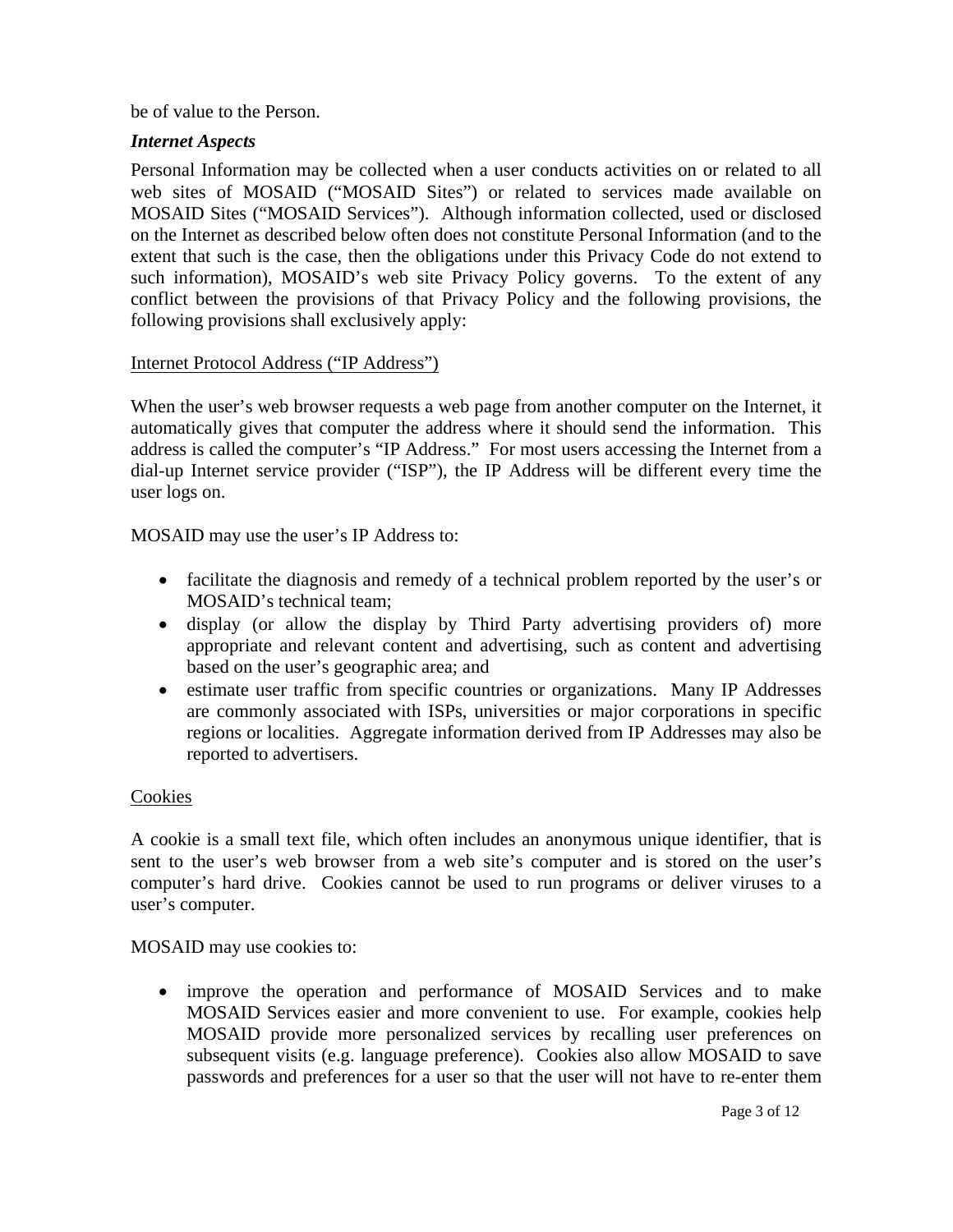on the next visit to a MOSAID Site; and

• measure aggregate user traffic and demographic statistics related to MOSAID Services and advertisements (e.g. number of users, average time spent, average age and similar statistics). This information helps MOSAID better understand when to update, change or offer new services and provides MOSAID with details as to the performance of Third Party advertisements and content.

Most browsers are initially set up to accept cookies. If a user prefers, the user can reset his or her browser either to notify the user when the user has received a cookie or to refuse to accept cookies. The user should understand that while MOSAID does not require a user to use cookies, certain MOSAID Services will not function properly if a user sets his or her browser to not accept cookies.

## Web Beacons

Certain MOSAID Services may contain electronic images known as web beacons – sometimes called single-pixel gifs - that allow MOSAID to count users who have visited those pages and to deliver co-branded services. Web beacons are not used to access Personal Information; rather, they are a technique used to compile aggregated statistics about MOSAID service usage. Web beacons collect only a limited set of information including a cookie number, time and date of a page view and a description of the page on which the web beacon resides.

## Links To Other Sites And Advertisements

A MOSAID Site may contain links to other web sites and services. While MOSAID tries to link only to web sites and services that share MOSAID's high standards and respect for privacy, a user should understand that MOSAID is not responsible for the content of, or the privacy practices employed by, other companies or web sites. This Privacy Code applies only to MOSAID, MOSAID Sites and MOSAID Services as detailed herein.

### Additional Information

MOSAID may automatically collect certain information about the user's computer hardware and software. This information may include: browser type, operating system type, domain names, access times and referring web site addresses. This information is used by MOSAID to operate the service, to maintain the quality of the service and to provide general statistics regarding use of MOSAID Sites.

Certain MOSAID Services may be co-branded and offered in conjunction with another company. If a user registers for or uses such services, both MOSAID and the other company may receive information collected in conjunction with the co-branded services.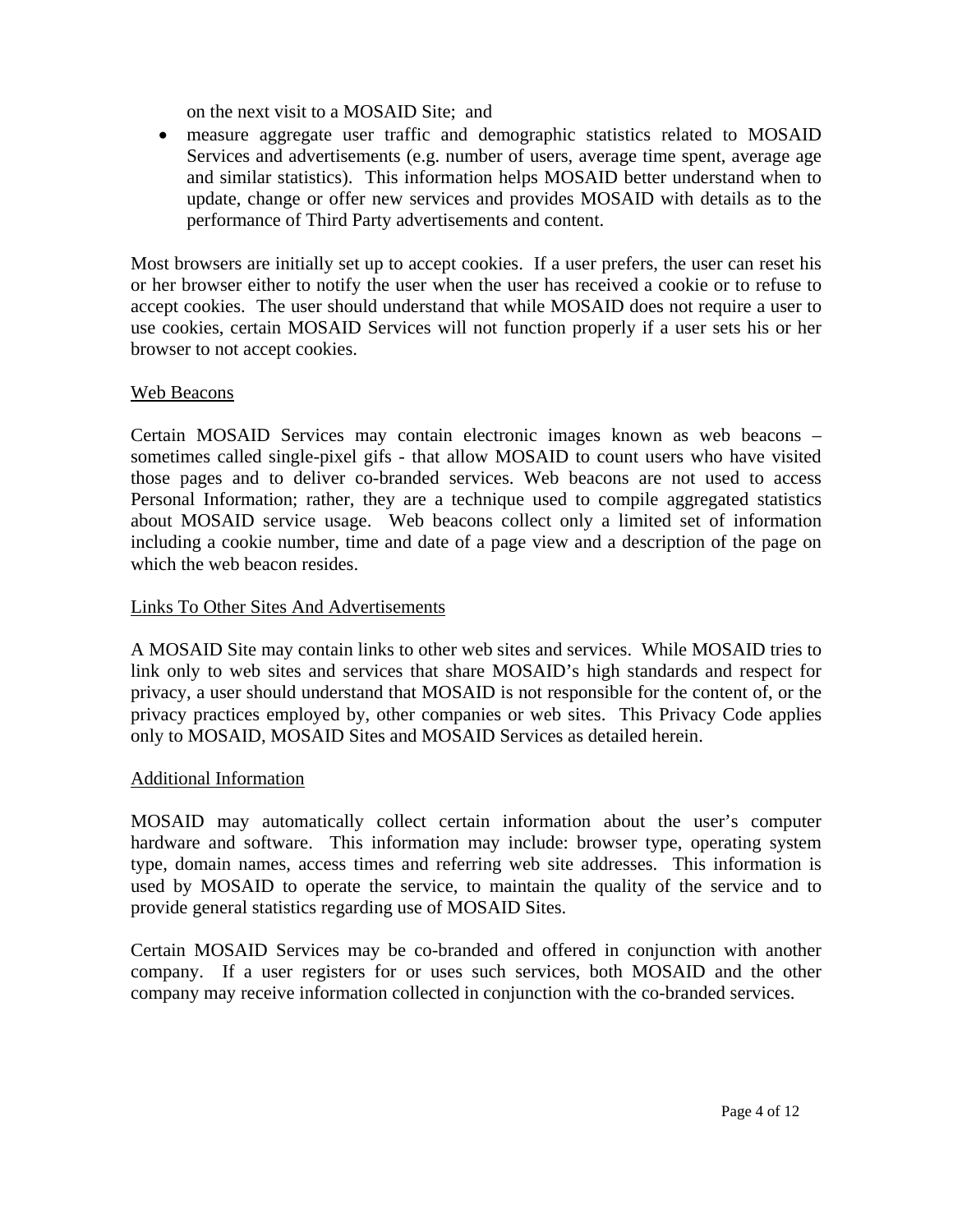# **The Privacy Code in Detail**

## *Definitions*

**"Collection"** means the act of gathering, acquiring, recording or obtaining Personal Information from any source, including Third Parties, by any means.

**"Consent"** means voluntary agreement with the collection, use and disclosure of Personal Information for defined purposes. Consent can be either express or implied and can be provided directly by the Person or by an authorized representative. Express consent can be given orally, electronically or in writing, but is always unequivocal and does not require any inference on the part of MOSAID. Implied consent is consent that can reasonably be inferred from a Person's action or inaction.

**"Disclosure"** means making Personal Information available to a Third Party.

**"Employee"** means a past or present employee or independent contractor of MOSAID. The inclusion of independent contractors within the definition of "Employee" is for convenience of reference only, and does in no manner imply that such individuals are employees of MOSAID within the meaning of employment legislation or are in an employee-employer relationship with MOSAID.

**"Individual"** means an individual other than an Employee who: (a) corresponds with MOSAID, including to lodge a complaint or apply for employment; or (b) uses, or applies to use, the products or services of MOSAID.

**"MOSAID"** means MOSAID Technologies Incorporated, all its subsidiaries, including MOSAID Systems Incorporated, and any successor company or companies thereof, as a result of corporate reorganization or restructuring.

**"Non-employee Persons"** means Individuals who are viewers, readers, subscribers, advertisers, contest participants, job applicants or Internet users who are exposed to the media content of MOSAID and about whom MOSAID collects Personal Information.

**"Person"** means an Employee or an Individual.

**"Personal Information"** means information about an identifiable Person, but not: (a) information that is publicly available, such as a Person's name, address, telephone number or electronic address when listed in a directory or made available through directory assistance; (b) business contact information, such as the name, title, business address or telephone number of an employee of an organization; (c) information collected, used or disclosed in the course of journalistic, literary or artistic activities; or (d) aggregate information that cannot be associated with a specific Person, such as demographic statistics about MOSAID customers, or number of visitors and average time spent on a web site.

**"Third Party"** means a person other than the Person or his or her agent, or an organization other than MOSAID.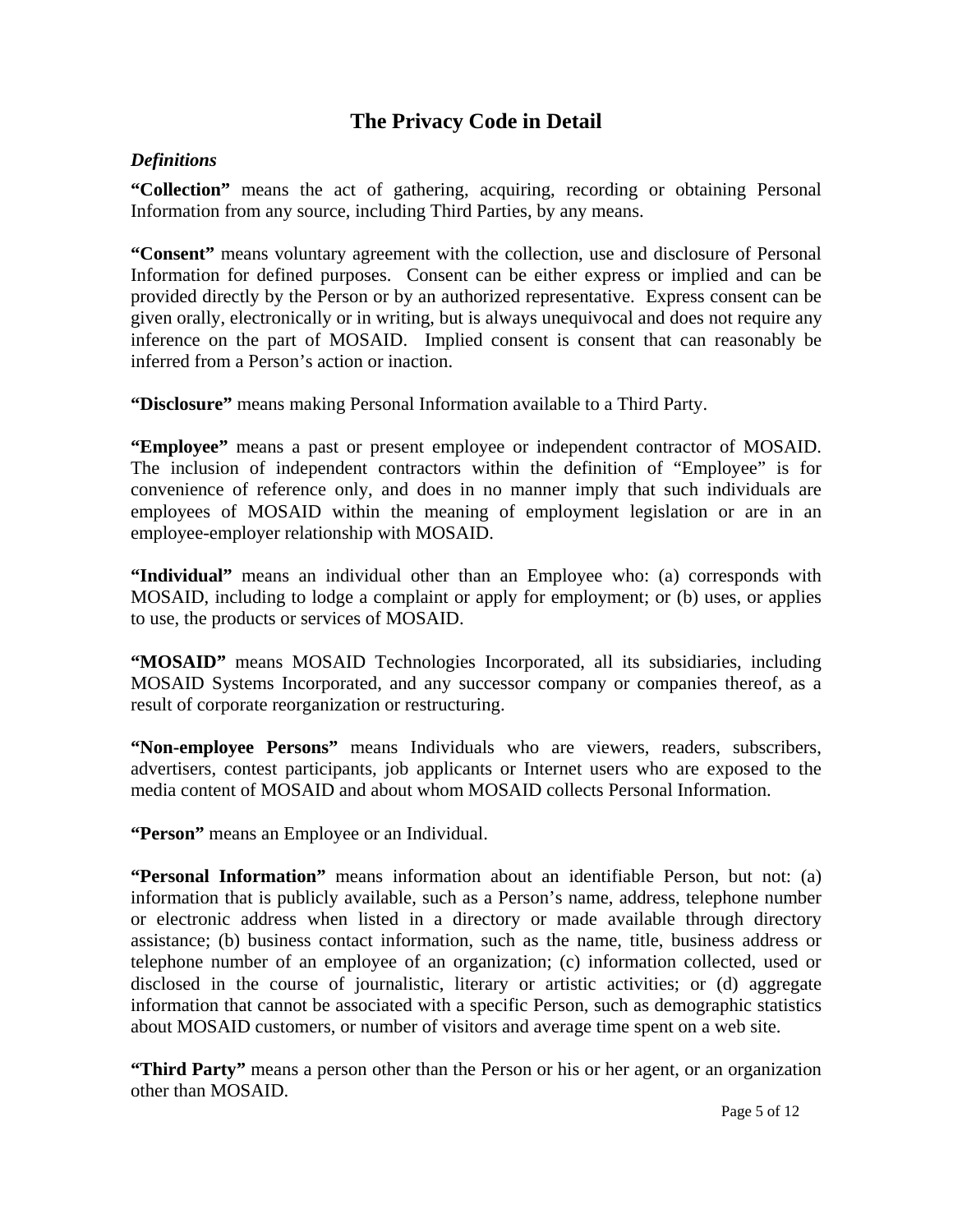**"Use"** means the treatment, handling and management of Personal Information by MOSAID.

## *Principle 1 – Accountability*

*MOSAID is responsible for Personal Information under its control and shall designate one or more persons who are accountable for MOSAID's compliance with the following principles.*

1.1 Responsibility for ensuring compliance with the provisions of the Privacy Code rests with the senior management of MOSAID, which shall designate one or more persons to be accountable for compliance with the Privacy Code. Other people within MOSAID may be delegated to act on behalf of the designated person(s) or to take responsibility for the dayto- day collection and processing of Personal Information.

1.2 MOSAID has designated its General Counsel, who can be contacted by writing to MOSAID Technologies Incorporated, 11 Hines Road, Ottawa, Ontario K2K 2X1, Canada or by telephone at 613-599-9539, to oversee compliance with the Privacy Code.

1.3 MOSAID is responsible for Personal Information in its possession or control, including information that has been transferred to a Third Party for processing. MOSAID shall use appropriate means to provide a comparable level of protection while information is being processed by a Third Party (see Principle 7 below).

1.4 MOSAID has implemented policies and procedures to give effect to the Privacy Code, including: (a) implementing procedures to protect Personal Information and to oversee MOSAID's compliance with the Privacy Code; (b) establishing procedures to receive and respond to inquiries or complaints; (c) training and communicating to staff about MOSAID's policies and practices; and (d) developing public information to explain MOSAID's policies and practices.

## *Principle 2 - Identifying Purposes for Collection of Personal Information*

*MOSAID has collected and collects Personal Information for the purposes set out below, and shall identify the purposes for which Personal Information is collected at or before the time the information is collected.*

2.1 MOSAID has collected and collects Personal Information for the following purposes: (a) to establish and maintain responsible commercial relations with Individuals and to provide ongoing service; (b) to understand Individual needs; (c) to develop, enhance, market or provide products and services; (d) to manage and develop its business and operations, including personnel and employment matters; and (e) to meet legal or regulatory requirements, including to protect or defend a legal interest, and in connection with an actual or possible MOSAID corporate re-organization, merger or amalgamation with another entity, or an actual or possible sale of all or a substantial portion of the assets of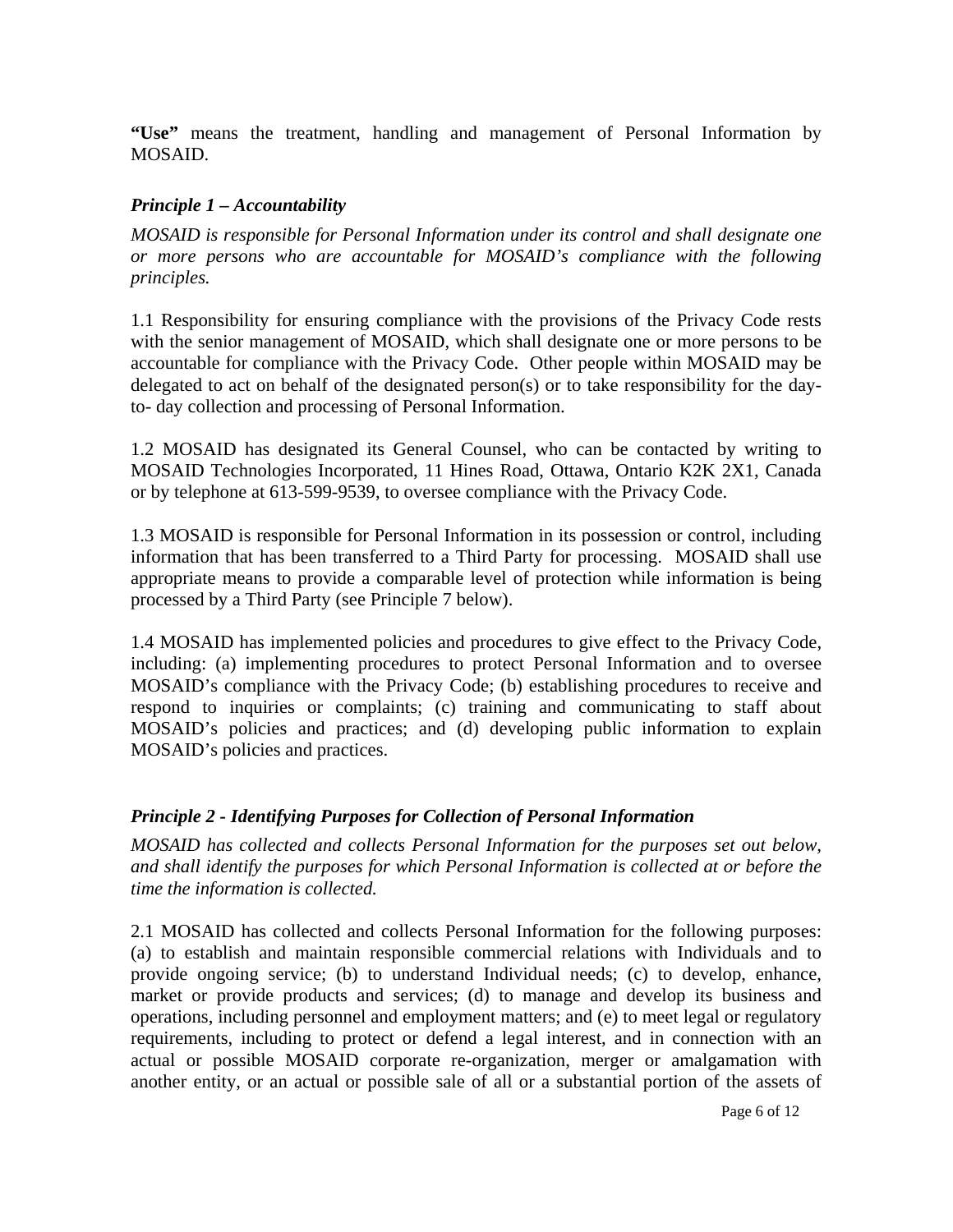MOSAID, provided that the Personal Information disclosed continues to be used by the entity acquiring the information either for evaluation of the possible transaction, or, on completion of any such transaction, for the purposes permitted by the Privacy Code.

As examples of the above:

- (i) MOSAID may from time to time use a Person's Personal Information to contact the Person about changes, enhancements or similar notices related to MOSAID products and services; or
- (ii) if a Person indicated that he or she was interested in receiving offers or information from MOSAID or certain of our selected partners, MOSAID may send the Person materials about products and services that MOSAID feels may be of interest to the Person.

Further references to "identified purposes" mean the purposes identified in this Principle 2.

2.2 MOSAID shall specify orally, electronically or in writing the identified purposes to the Person at or before the time Personal Information is collected. Upon request, persons collecting Personal Information shall explain these identified purposes or refer the Person to a designated person within MOSAID who shall explain the purposes.

2.3 Unless required by law, MOSAID shall not use or disclose, for any new purpose, Personal Information that has been collected without first identifying the new purpose and obtaining the consent of the Person.

# *Principle 3 - Obtaining Consent for Collection, Use or Disclosure of Personal Information*

*The knowledge and consent of a Person are required for the collection, use or disclosure of Personal Information, except where inappropriate.*

3.1 Generally, MOSAID shall seek consent to use and disclose Personal Information at the same time it collects the information. However, MOSAID may seek consent to use and disclose Personal Information after it has been collected, but before it is used or disclosed for a new purpose.

3.2 In obtaining consent, MOSAID shall use reasonable efforts to ensure that a Person is advised of the identified purposes for which his or her Personal Information will be used or disclosed. Purposes shall be stated in a manner that can be reasonably understood by the Person.

3.3 MOSAID will require Individuals to consent to the collection, use or disclosure of Personal Information as a condition of the supply of a product or service only if such collection, use or disclosure is required to fulfill the identified purposes.

3.4 In determining the appropriate form of consent, MOSAID shall take into account the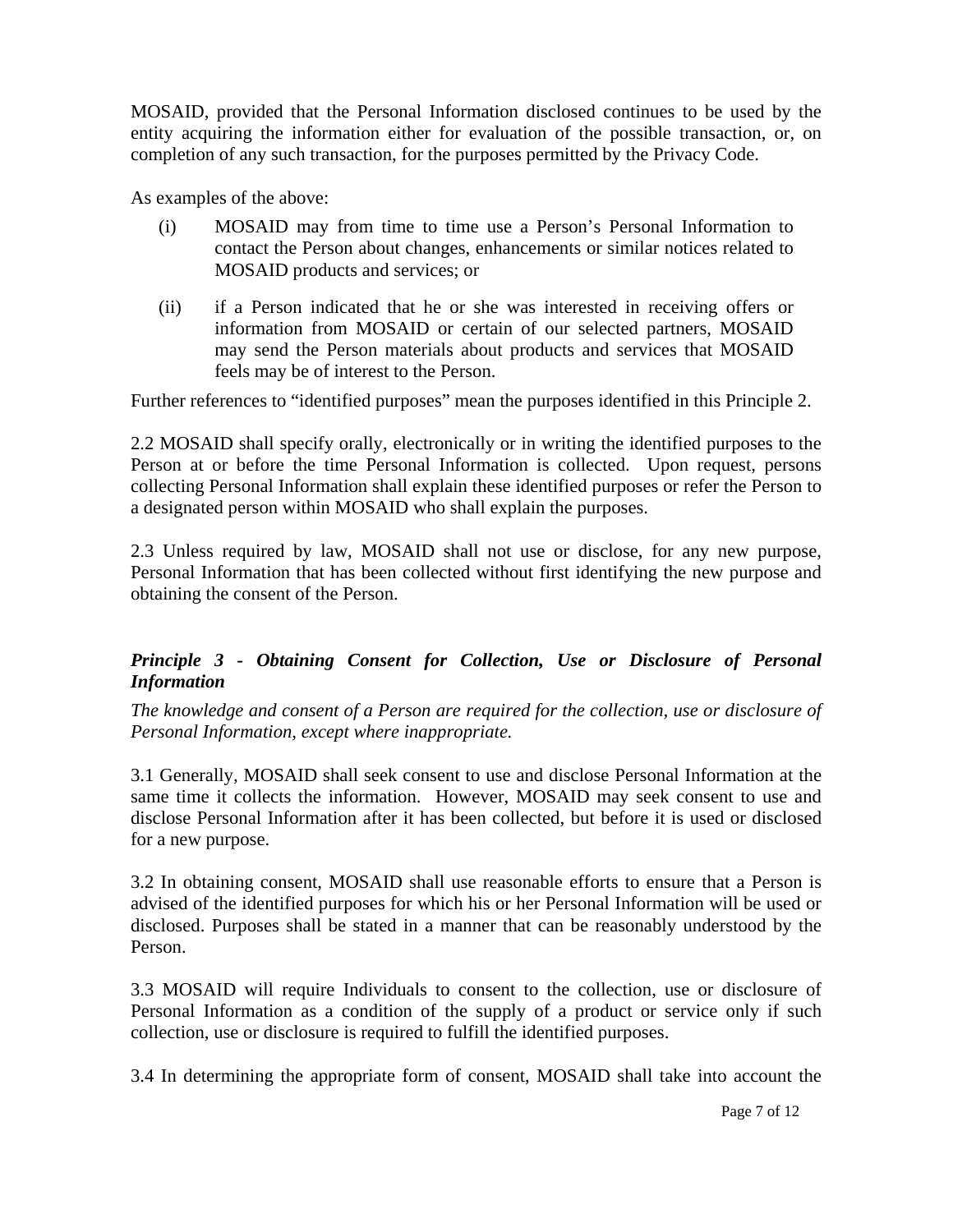sensitivity of the Personal Information and the reasonable expectations of the Persons.

3.5 In general, the use of products and services by an Individual, or the acceptance of employment or benefits by an Employee, constitutes implied consent for MOSAID to collect, use and disclose Personal Information for all identified purposes.

3.6 An Individual may withdraw consent at any time, subject to legal or contractual restrictions and reasonable notice. Individuals may contact MOSAID for more information regarding the implications of withdrawing consent.

3.7 In certain circumstances Personal Information can be collected, used or disclosed without the knowledge and consent of the Person.

For example:

MOSAID may collect or use Personal Information without knowledge or consent if it is clearly in the interests of the Person and consent cannot be obtained in a timely way, such as when the Person is a minor, seriously ill or mentally incapacitated.

MOSAID may also collect, use or disclose Personal Information without knowledge or consent if seeking the consent of the Person might defeat the purpose of collecting the information such as in the investigation of a breach of an agreement or a contravention of a federal or provincial law.

MOSAID may also use or disclose Personal Information without knowledge or consent in the case of an emergency where the life, health or security of an individual or property is threatened.

MOSAID may disclose Personal Information without knowledge or consent to collect a debt, to comply with a subpoena, warrant or other court order, or as may be otherwise related to the legal or regulatory requirements described herein.

# *Principle 4 - Limiting Collection of Personal Information*

*MOSAID shall limit the collection of Personal Information to that which is necessary for the purposes identified by MOSAID.*

*MOSAID shall collect Personal Information by fair and lawful means.*

4.1 MOSAID collects Personal Information primarily from Individuals or its Employees.

4.2 MOSAID may also collect Personal Information from other sources including credit bureaus, employers, personal references or other Third Parties that represent that they have the right to disclose the information.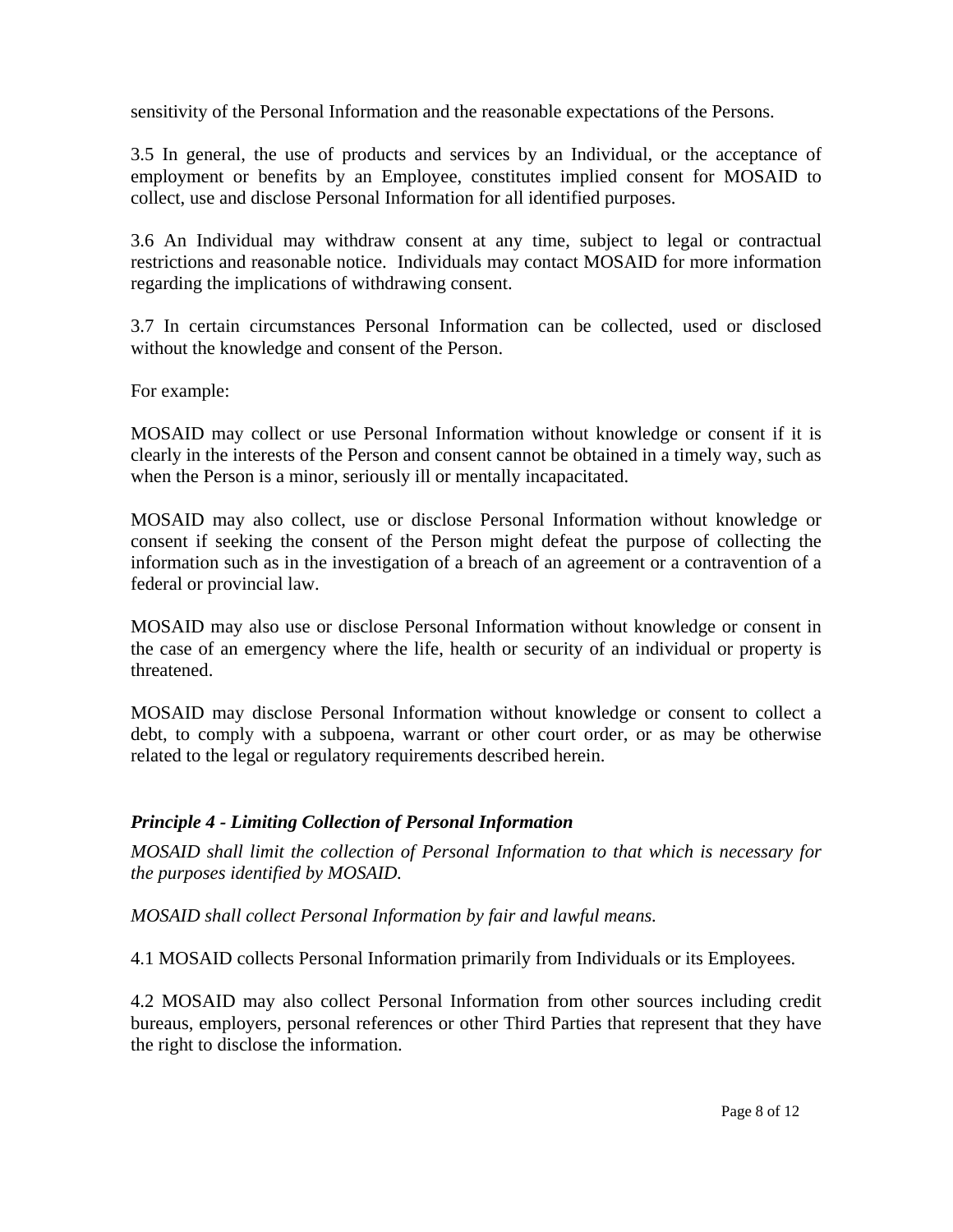## *Principle 5 - Limiting Use, Disclosure and Retention of Personal Information*

*MOSAID shall not use or disclose Personal Information for purposes other than those for which it was collected, except with the consent of the Person or as required by law.* 

*MOSAID shall retain Personal Information only as long as necessary for the fulfillment of the purposes for which it was collected.*

5.1 In certain circumstances Personal Information can be collected, used or disclosed without the knowledge and consent of the Person. (see Principle 3.7 above)

5.2 In addition, MOSAID may disclose a Person's Personal Information to: (a) another person for the development, enhancement, marketing or provision of any of the products or services of MOSAID; (b) a person who, in the reasonable judgment of MOSAID, is seeking the information as an agent of the Person; (c) between MOSAID Technologies Incorporated and its subsidiaries to permit the provision of services requested by the Person; and (d) a Third Party or Third Parties, where the Person consents to such disclosure or disclosure is required by law.

5.3 MOSAID may disclose Personal Information about Employees: (a) for normal personnel and benefits administration; (b) in the context of providing references regarding Employees in response to requests from prospective employers; or (c) where disclosure is required by law.

5.4 Only those Employees of MOSAID who require access for business reasons, or whose duties reasonably so require, or properly designated representatives of MOSAID, are granted access to Personal Information about Individuals and Employees.

5.5 MOSAID shall keep Personal Information only as long as it remains necessary or relevant for the identified purposes or as required by law. Depending on the circumstances, where Personal Information has been used to make a decision about a Person, MOSAID shall retain, for a period of time that is reasonably sufficient to allow for access by the Person, either the actual information or the rationale for making the decision.

5.6 MOSAID shall maintain reasonable and systematic controls, schedules and practices for information and records retention and destruction which apply to Personal Information that is no longer necessary or relevant for the identified purposes or required by law to be retained. Such information shall be destroyed, erased or made anonymous.

## *Principle 6 - Accuracy of Personal Information*

*Personal Information shall be as accurate, complete and up-to-date as is necessary for the purposes for which it is to be used.*

6.1 Personal Information used by MOSAID shall be sufficiently accurate, complete and upto-date to minimize the possibility that inappropriate information may be used to make a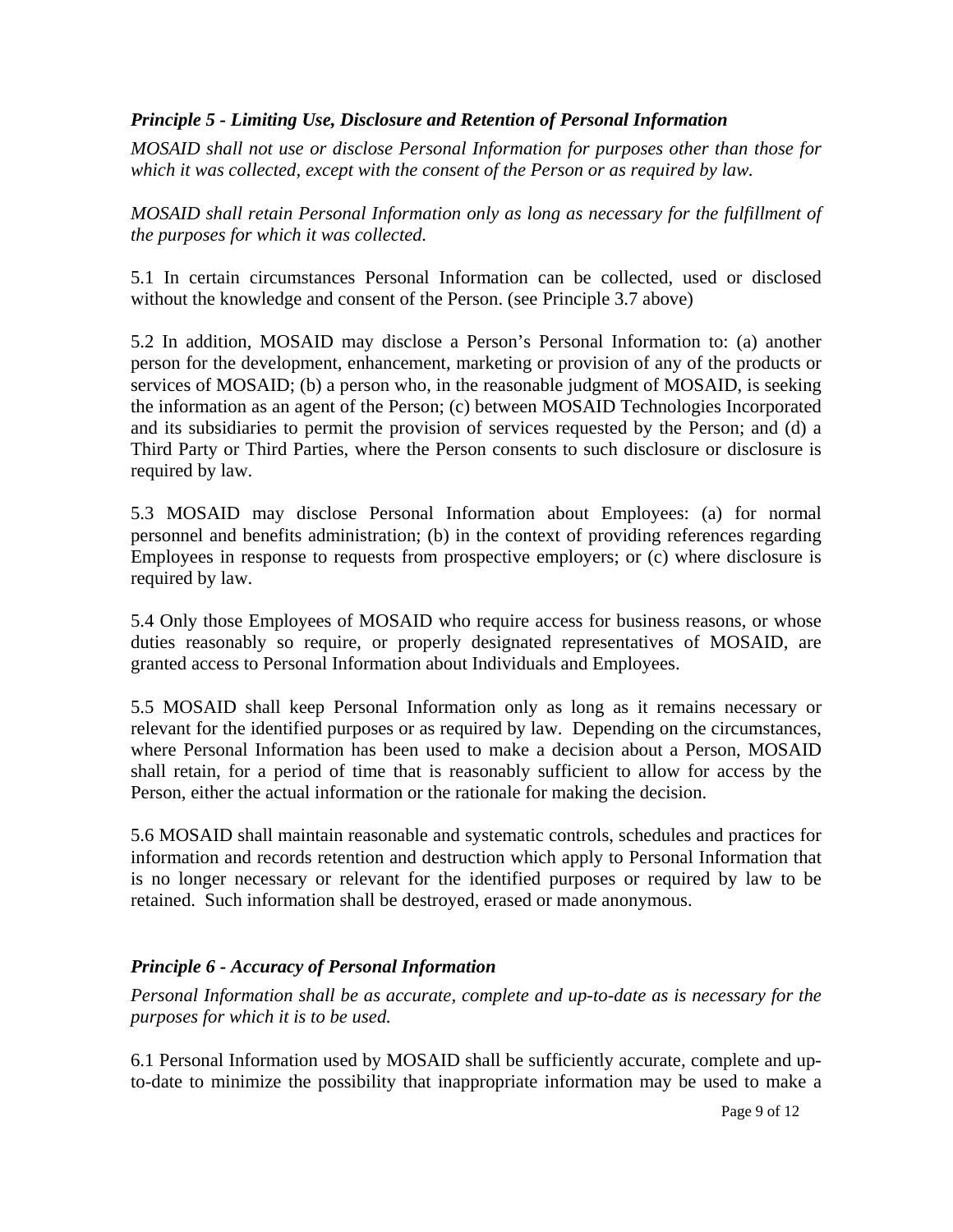decision about a Person.

6.2 MOSAID shall update Personal Information about Persons as and when necessary to fulfill the identified purposes or upon notification by the Person.

# *Principle 7 - Security Safeguards*

*MOSAID shall protect Personal Information by security safeguards appropriate to the sensitivity of the information.*

7.1 MOSAID shall protect Personal Information against such risks as loss or theft, unauthorized access, disclosure, copying, use, modification or destruction, through appropriate security measures. MOSAID shall protect the information regardless of the format in which it is held.

7.2 MOSAID shall protect Personal Information disclosed to Third Parties by contractual agreements stipulating the confidentiality of the information and the purposes for which it is to be used.

7.3 All Employees of MOSAID with access to Personal Information shall be required as a condition of employment to respect the confidentiality of Personal Information.

## *Principle 8 - Openness Concerning Policies and Practices*

*MOSAID shall make readily available to Persons specific information about its policies and practices relating to the management of Personal Information.*

8.1 MOSAID shall make information about its policies and practices easy to understand, including: (a) the title and address of the person or persons accountable for MOSAID's compliance with the Privacy Code and to whom inquiries or complaints can be forwarded; (b) the means of gaining access to Personal Information held by MOSAID; and (c) a description of the type of Personal Information held by MOSAID, including a general account of its use.

8.2 MOSAID shall make available information to help Persons exercise choices regarding the use of their Personal Information.

## *Principle 9 - Access to Personal Information*

*MOSAID shall inform a Person of the existence, use and disclosure of his or her Personal Information upon request and shall give the Person access to that information.* 

*A Person shall be able to challenge the accuracy and completeness of the Personal Information and have it amended as appropriate.*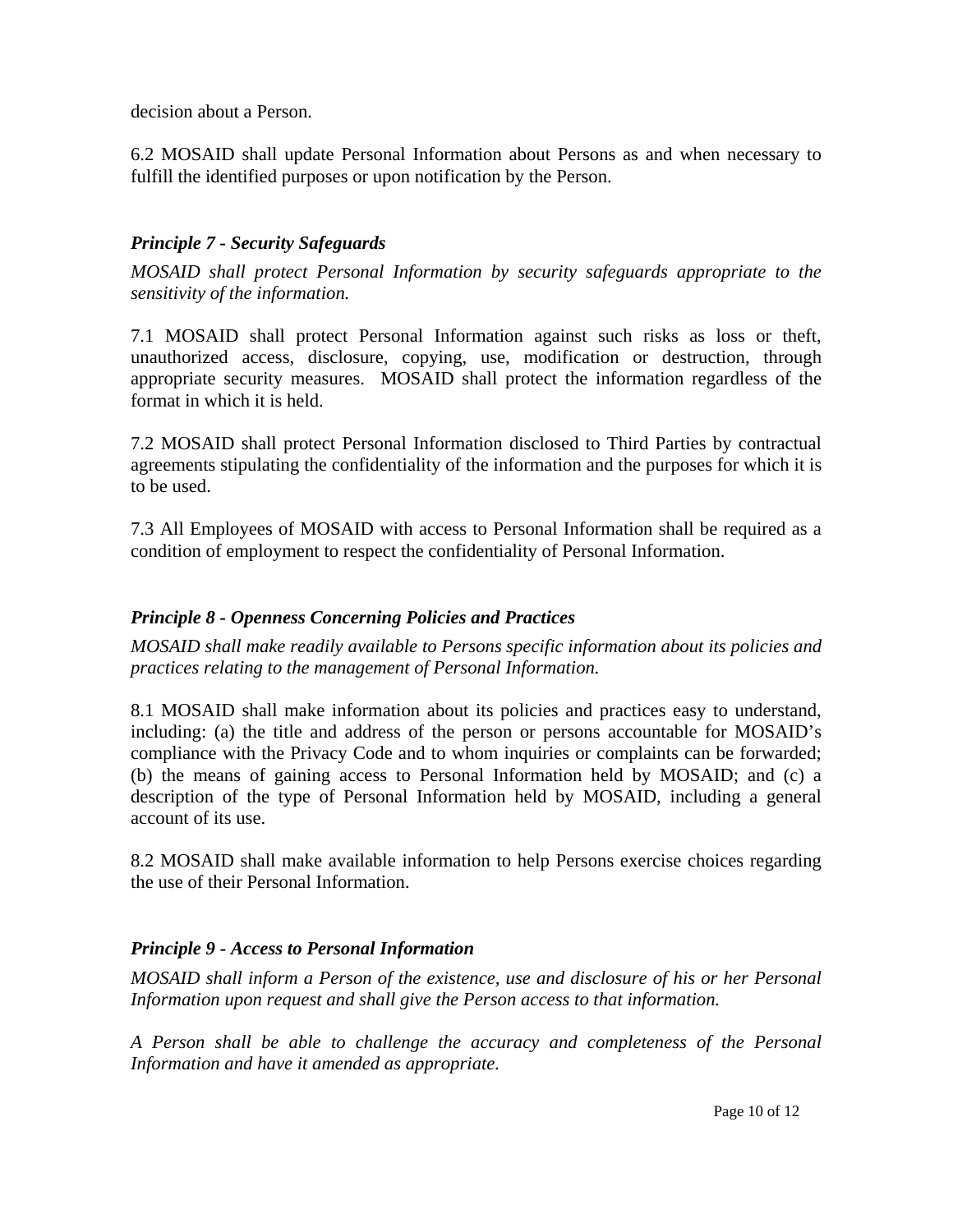9.1 Upon request, MOSAID shall afford to a Person a reasonable opportunity to review the Personal Information in that Person's file. Personal Information shall be provided in understandable form within a reasonable time and at minimal or no cost to the Person.

9.2 In certain situations, MOSAID may not be able to provide access to all of the Personal Information that they hold about a Person. For example, MOSAID may not provide access to information if doing so would likely reveal Personal Information about a Third Party or could reasonably be expected to threaten the life or security of another person. Also, MOSAID may not provide access to information if disclosure would reveal confidential commercial information, if the information is protected by solicitor-client privilege, if the information was generated in the course of a formal dispute resolution process, if the information was collected in relation to the investigation of a breach of an agreement or a contravention of a federal or provincial law or if the information was collected as part of journalistic, literary or artistic activities. If access to Personal Information cannot be provided, MOSAID shall provide the reasons for denying access upon request.

9.3 Upon request, MOSAID shall provide an account of the use and disclosure of Personal Information and, where reasonably possible, shall state the source of the information. In providing an account of disclosure, MOSAID shall provide a list of organizations to which it may have disclosed Personal Information about the Person when it is not possible to provide an actual list.

9.4 In order to safeguard Personal Information, a Person may be required to provide sufficient identification information to permit MOSAID to account for the existence, use and disclosure of Personal Information and to authorize access to the Person's file. Any such information shall be used only for this purpose.

9.5 MOSAID shall promptly correct or complete any Personal Information found to be inaccurate or incomplete. Any unresolved differences as to accuracy or completeness shall be noted in the Person's file. Where appropriate, MOSAID shall transmit to Third Parties having access to the Personal Information in question any amended information or the existence of any unresolved differences.

9.6 A Person can obtain information or seek access to his or her Personal Information by contacting a designated representative at MOSAID's principal office.

9.7 An Employee can obtain information or seek access to his or her Personal Information by contacting his or her immediate supervisor within MOSAID.

# *Principle 10 – Challenging Compliance*

*A Person shall be able to address a challenge concerning compliance with the above principles to the designated person or persons accountable for the compliance of MOSAID with the Privacy Code.*